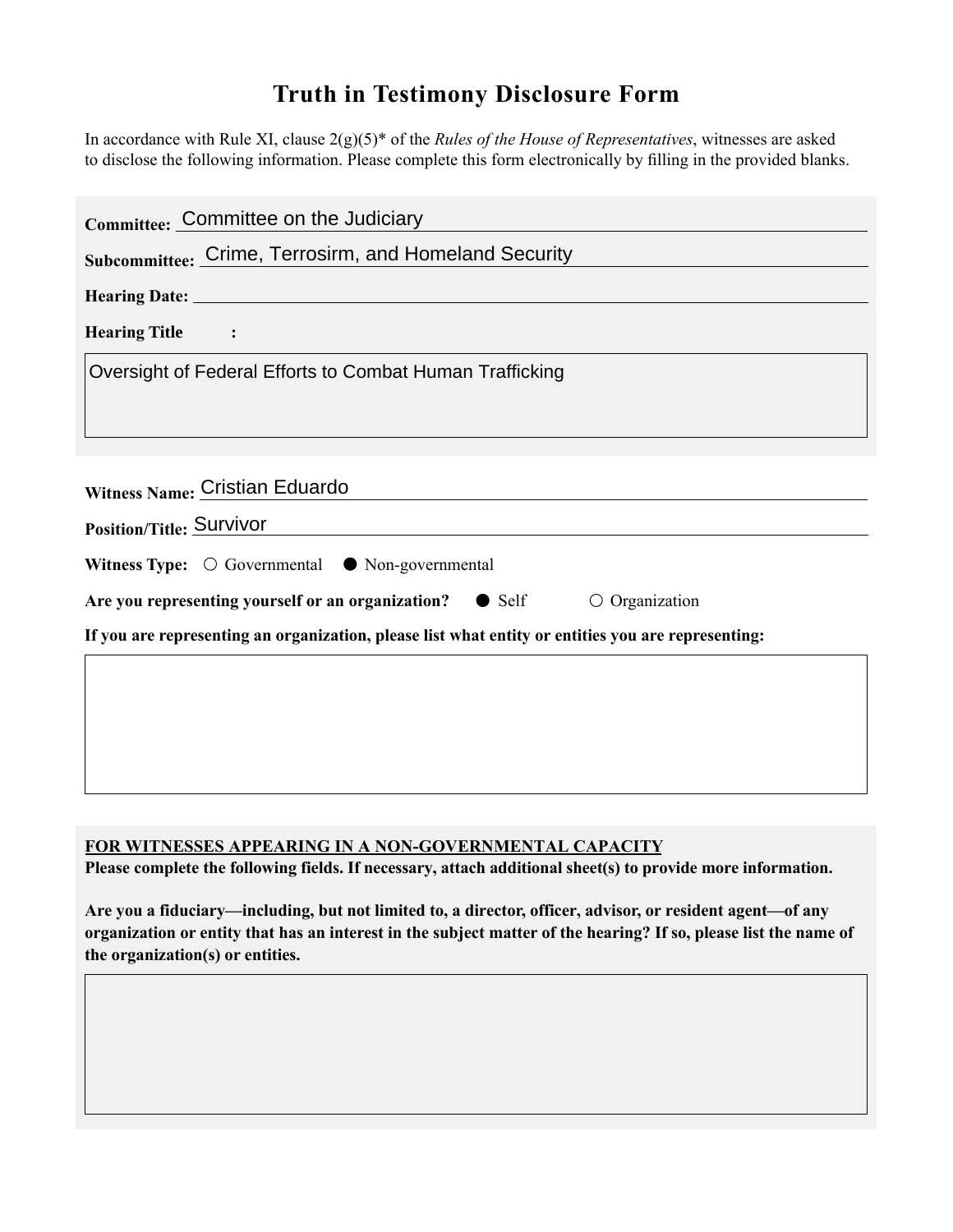**Please list any federal grants or contracts (including subgrants or subcontracts) related to the hearing's subject matter that you, the organization(s) you represent, or entities for which you serve as a fiduciary have received in the past thirty-six months from the date of the hearing. Include the source and amount of each grant or contract.** 

**Please list any contracts, grants, or payments originating with a foreign government and related to the hearing's subject that you, the organization(s) you represent, or entities for which you serve as a fiduciary have received in the past thirty-six months from the date of the hearing. Include the amount and country of origin of each contract or payment.** 

## **Please complete the following fields. If necessary, attach additional sheet(s) to provide more information.**

 $\exists$  I have attached a written statement of proposed testimony.

 $\subseteq$  I have attached my curriculum vitae or biography.

**\***Rule XI, clause 2(g)(5), of the U.S. House of Representatives provides:

(5)(A) Each committee shall, to the greatest extent practicable, require witnesses who appear before it to submit in advance written statements of proposed testimony and to limit their initial presentations to the committee to brief summaries thereof.

(B) In the case of a witness appearing in a non-governmental capacity, a written statement of proposed testimony shall include— (i) a curriculum vitae; (ii) a disclosure of any Federal grants or contracts, or contracts, grants, or payments originating with a foreign government, received during the past 36 months by the witness or by an entity represented by the witness and related to the subject matter of the hearing; and (iii) a disclosure of whether the witness is a fiduciary (including, but not limited to, a director, officer, advisor, or resident agent) of any organization or entity that has an interest in the subject matter of the hearing.

(C) The disclosure referred to in subdivision (B)(iii) shall include— (i) the amount and source of each Federal grant (or subgrant thereof) or contract (or subcontract thereof) related to the subject matter of the hearing; and (ii) the amount and country of origin of any payment or contract related to the subject matter of the hearing originating with a foreign government.

(D) Such statements, with appropriate redactions to protect the privacy or security of the witness, shall be made publicly available in electronic form 24 hours before the witness appears to the extent practicable, but not later than one day after the witness appears.

— Oversight of Federal Efforts to Combat Human Trafficking